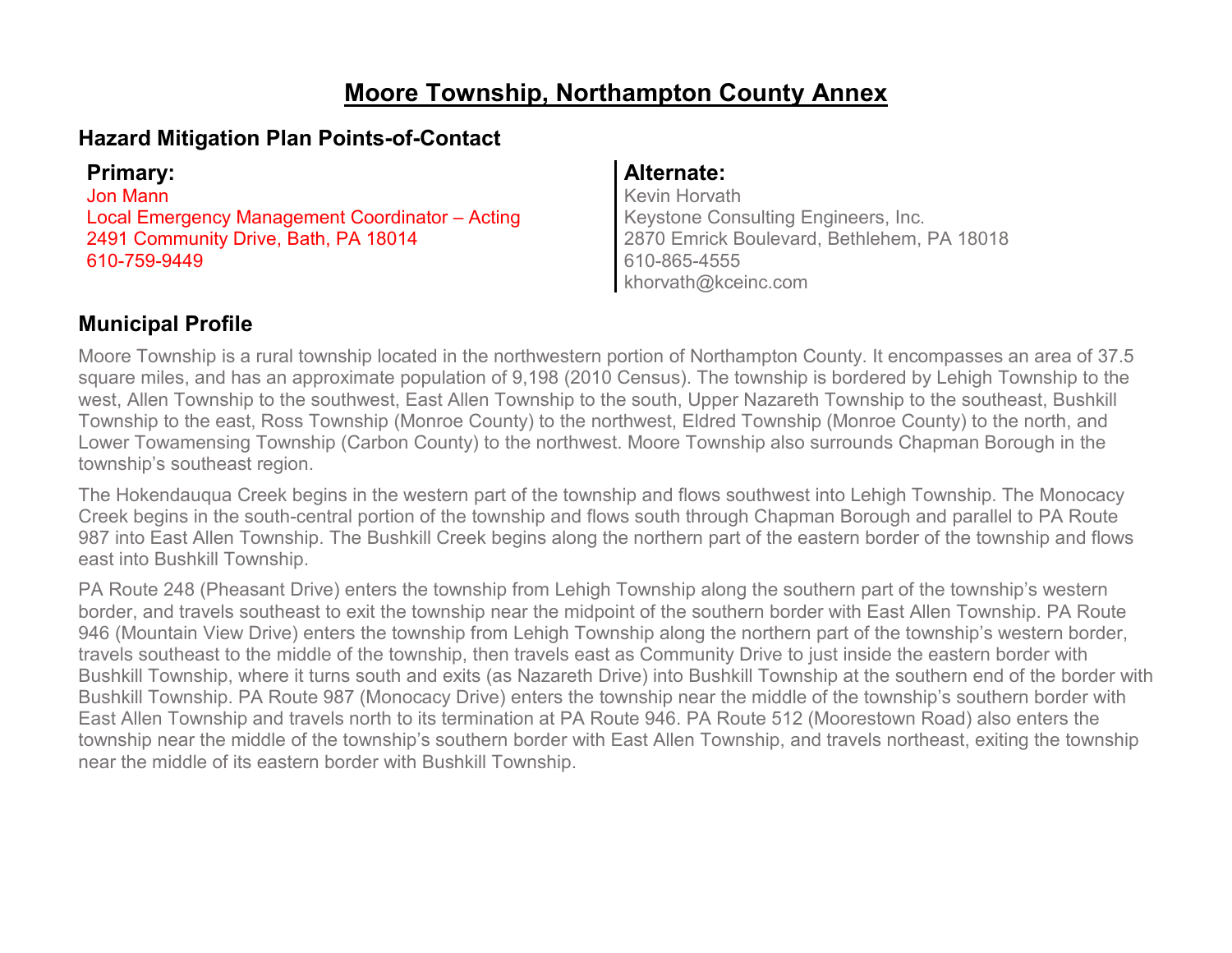### **Municipal Participation**

1. Identify municipal stakeholders to be involved in the planning process such as, floodplain administrator, public works, emergency management, engineers, planners, etc., and include their specific role in the process.

| Jason Harhart, Zoning Officer   | Jon Mann, Fire Chief                 |
|---------------------------------|--------------------------------------|
| Role: Floodplain Administration | Role: Fire Chief                     |
| Kevin Horvath, Engineer         | Richard Gable, Secretary / Treasurer |
| Role: Engineer                  | Role: Township Supervisor            |

2. Identify community stakeholders such as; neighborhood groups, religious groups, major employers / businesses, etc., that will be informed and / or involved in the planning process and describe how they will be involved.

Klecknersville Rangers Fire Company

3. Describe how the public **will be engaged** in the current planning process examples, newsletters, social media, etc., **and how they were engaged** since the 2013 Hazard Mitigation Plan.

Social media Township Newsletters

### **Compliance with the National Flood Insurance Program (NFIP)**

| Topic                                                                                                                                             | Identify source of information, if<br>different from the one listed. | <b>Additional Comments</b> |
|---------------------------------------------------------------------------------------------------------------------------------------------------|----------------------------------------------------------------------|----------------------------|
| 1. Staff Resources                                                                                                                                |                                                                      |                            |
| Is the Community Floodplain Administrator (FPA) or NFIP Coordinator certified?                                                                    | <b>Community FPA</b>                                                 |                            |
| Is floodplain management an auxiliary function?                                                                                                   | <b>Community FPA</b>                                                 |                            |
| Provide an explanation of NFIP administration services (e.g., permit review, GGIS,<br>education or outreach, inspections, engineering capability) | <b>Community FPA</b>                                                 |                            |
| What are the barriers to running an effective NFIP program in the community, if any?                                                              | <b>Community FPA</b>                                                 |                            |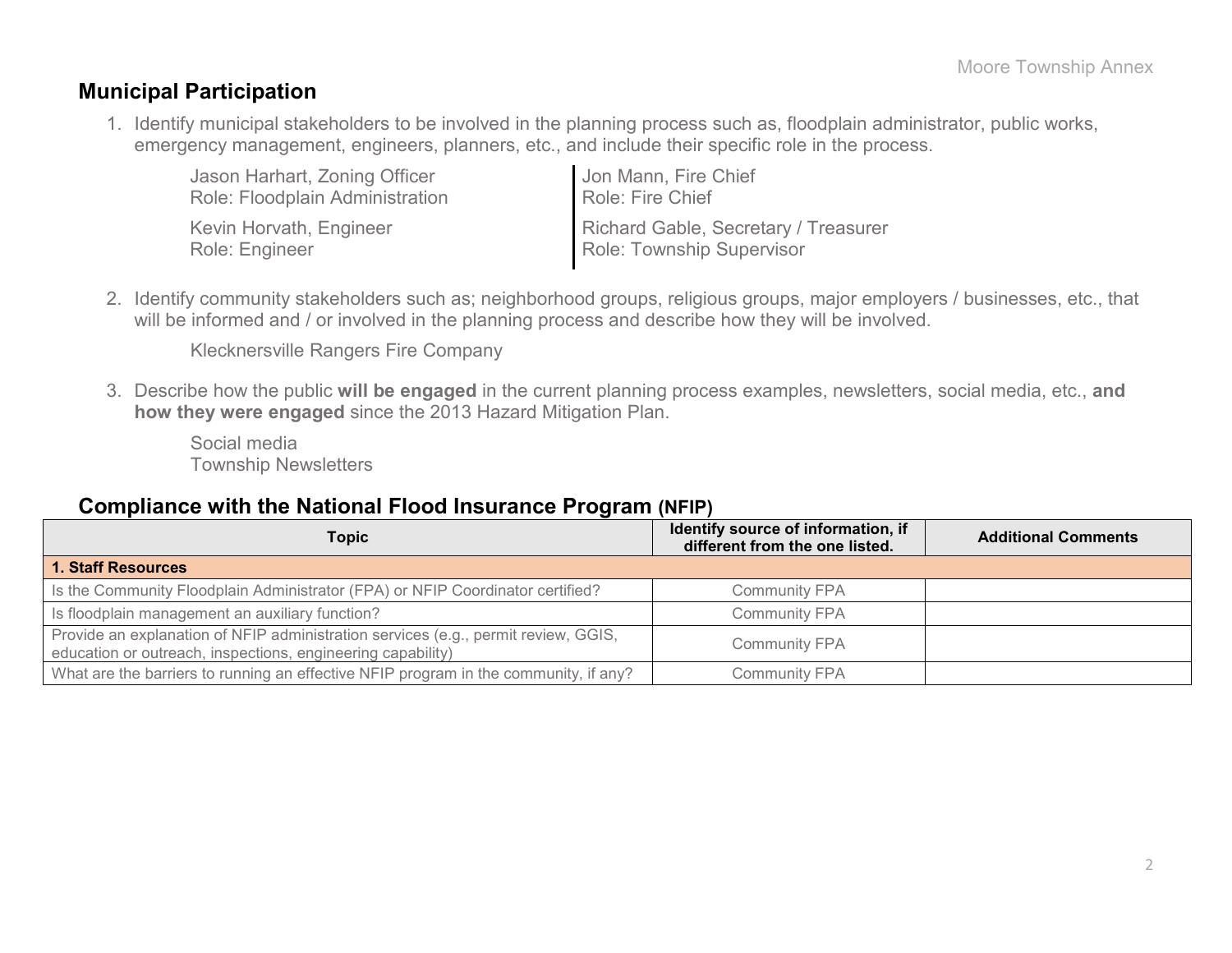# **Compliance with the National Flood Insurance Program (NFIP) –** *continued*

| <b>Topic</b>                                                                                                                                     | Identify source of information, if<br>different from the one listed.     | <b>Additional Comments</b> |
|--------------------------------------------------------------------------------------------------------------------------------------------------|--------------------------------------------------------------------------|----------------------------|
| 2. Compliance History                                                                                                                            |                                                                          |                            |
| Is the community in good standing with the NFIP?                                                                                                 | State NFIP Coordinator, FEMA NFIP<br>Specialist, or community records    |                            |
| Are there any outstanding compliance issues (i.e., current violations)?                                                                          |                                                                          | <b>No</b>                  |
| When was the most recent Community Assistance Visits (CAV) or Community<br>Assistance Contact (CAC)?                                             |                                                                          |                            |
| Is a CAV or CAC scheduled or needed?                                                                                                             |                                                                          | <b>No</b>                  |
| 3. Regulation                                                                                                                                    |                                                                          |                            |
| When did the community enter the NFIP?                                                                                                           | <b>NFIP Community Status Book</b>                                        |                            |
| Are the Flood Insurance Rate Maps (FIRMs) digital or paper?<br>How are residents assisted with mapping?                                          | <b>Community FPA</b>                                                     |                            |
| Do floodplain regulations meet or exceed FEMA or State minimum requirements?<br>If so, in what ways?                                             | <b>Community FPA</b>                                                     |                            |
| Describe the permitting process                                                                                                                  | Community FPA, State, FEMA NFIP                                          |                            |
| <b>4. Insurance Summary</b>                                                                                                                      |                                                                          |                            |
| How many NFIP policies are in the community?<br>What is the total premium and coverage?                                                          | State NFIP Coordinator or<br><b>FEMA NFIP Specialist</b>                 |                            |
| How many claims have been paid in the community? What is the total amount of<br>paid claims? How many substantial damage claims have there been? | FEMA NFIP or<br><b>Insurance Specialist</b>                              |                            |
| How many structures are exposed to flood risk within the community?                                                                              | <b>Community FPA or GIS Analyst</b>                                      |                            |
| Describe any areas of flood risk with limited NFIP policy coverage                                                                               | Community FPA or<br><b>FEMA Insurance Specialist</b>                     |                            |
| 5. Community Rating System (CRS)                                                                                                                 |                                                                          |                            |
| Does the community participate in CRS?                                                                                                           | Community FPA, State, or FEMA NFIP                                       |                            |
| If so, what is the community's CRS Class Ranking?                                                                                                | Flood Insurance Manual<br>(http://www.fema.gov/floodinsurancemanual.gov) |                            |
| What categories and activities provide CRS points and how can the Class be<br>improved?                                                          |                                                                          |                            |
| Does the plan include CRS planning requirements?                                                                                                 | Community FPA, FEMA CRS<br>Coordinator, or ISO representative            |                            |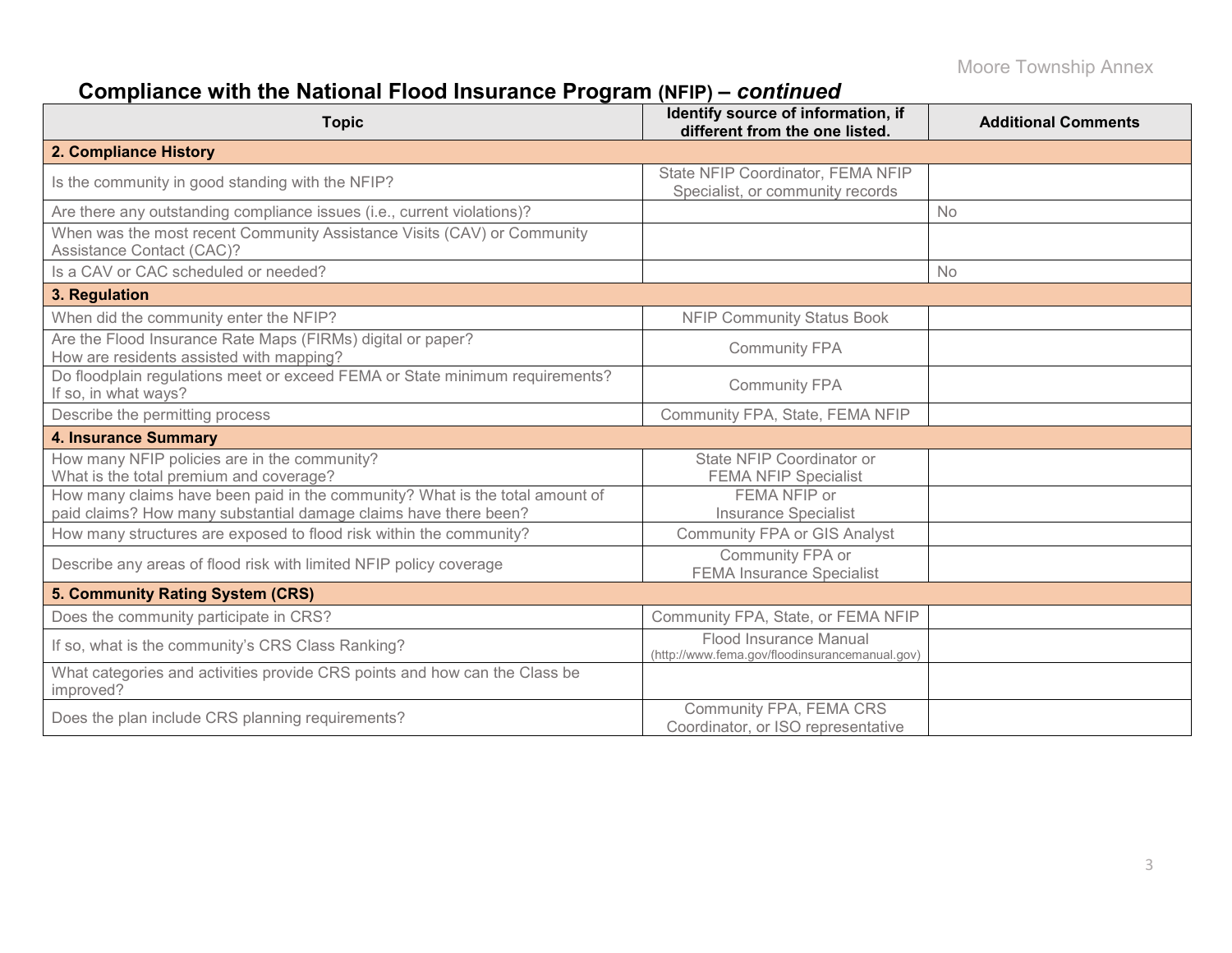### **Community Assets**

Community assets are defined to include anything that is important to the character as well as the function of a community, and can be described in four categories, they are; people, economy, natural environment and built environment. Please identify the community assets and location under each category.

#### **1. People**

- Concentrations of vulnerable populations such as the elderly, physically or mentally disabled, non-English speaking, and the medically or chemically dependent.
- Types of visiting populations where large numbers of people are concentrated such as visitors for special events and students.

Soccer tournaments Recreation Center Community Days events

#### **2. Economy**

Major employers, primary economic sectors such as agriculture and commercial centers where losses would have a severe impact on the community.

#### **3. Natural Environment**

Those areas / features that can provide protective functions that reduce the magnitude of hazard events such as, wetlands or riparian areas, and other environmental features important to protect.

#### **4. Built Environment**

- Existing structures such as, concentrations of buildings that may be more vulnerable to hazards based on location, age, construction type and / or condition of use.
- **Infrastructure systems such as water and wastewater facilities, power utilities, transportation systems,** communication systems, energy pipelines and storage.

Possible construction of PennEast Gas Pipeline through Moore Township.

 High potential loss facilities such as, dams, locations that house hazardous materials, military and / or civilian defense installations.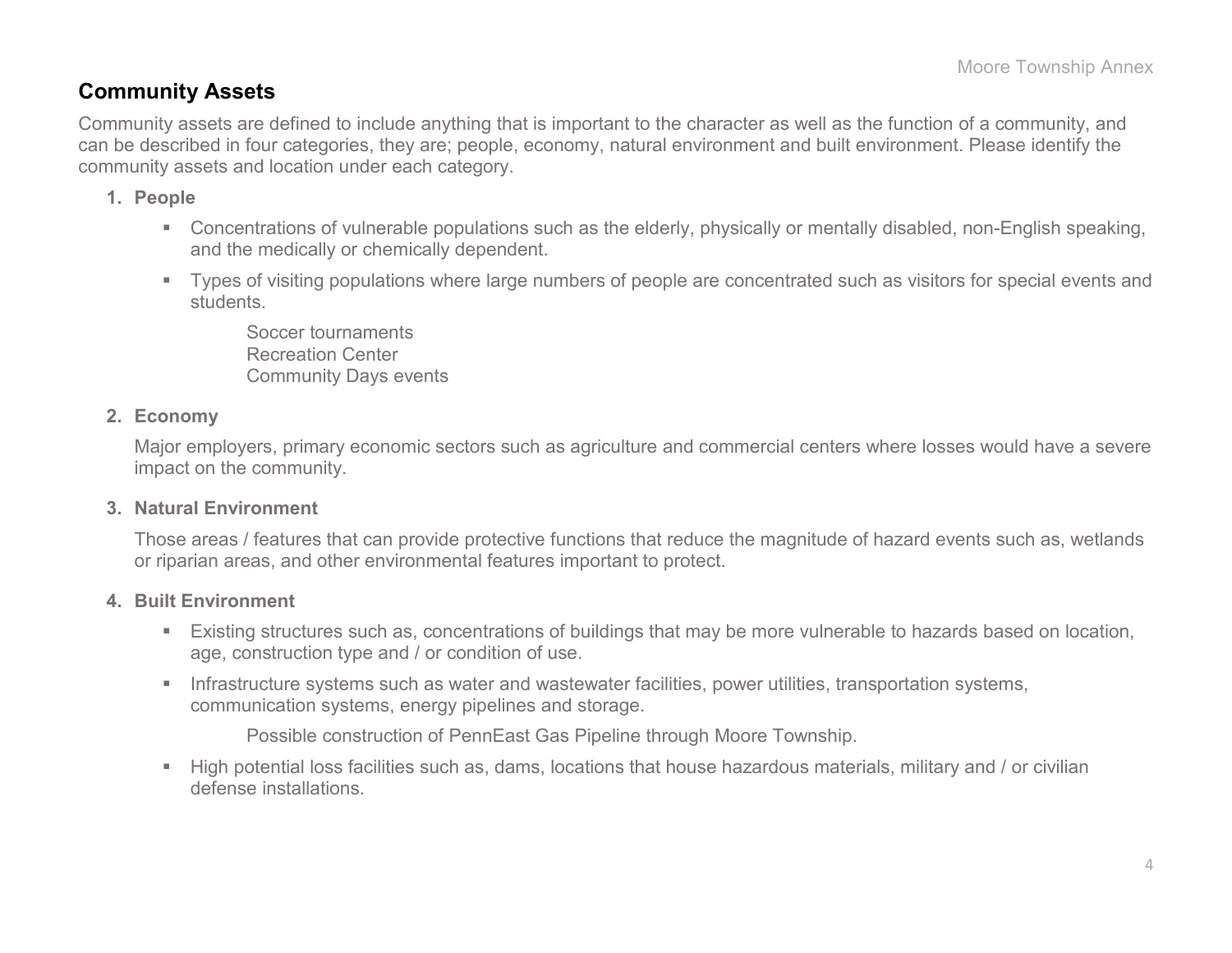## **Community Assets –** *continued*

 Critical facilities such as, hospitals, medical facilities, police and fires stations, emergency operations centers, shelters, schools and airports / heliports.

Klecknersville Rangers Fire Company Township Municipal & Police Building

Cultural / historical resources such as, museums, parks, stadiums, etc.

### **Capability Assessment**

|                          |                                                                             | <b>Status</b> |                                                       |                      |                                                     | <b>Effect on</b>                                                             |                                                               | Has the 2013                                                                                     | How can                                                                    |                                      |  |
|--------------------------|-----------------------------------------------------------------------------|---------------|-------------------------------------------------------|----------------------|-----------------------------------------------------|------------------------------------------------------------------------------|---------------------------------------------------------------|--------------------------------------------------------------------------------------------------|----------------------------------------------------------------------------|--------------------------------------|--|
| Capability               | $\checkmark$ Regulatory<br>$\sqrt{ }$ Tools<br><b>Programs</b><br>$\sqrt{}$ | Place<br>르    | <b>Date</b><br><b>Adopted</b><br>or<br><b>Updated</b> | Development<br>Under | Department /<br><b>Agency</b><br><b>Responsible</b> | <b>Hazard Loss</b><br><b>Reduction:</b><br>-Supports<br>-Neutral<br>-Hinders | <b>Change since</b><br>2013 Plan?<br>+ Positive<br>- Negative | Plan been<br>integrated<br>into the<br><b>Regulatory</b><br><b>Tool/Program</b><br>? If so, how? | these<br>capabilities<br>be expanded<br>and improved<br>to reduce<br>risk? | <b>Additional</b><br><b>Comments</b> |  |
|                          | Comprehensive Plan                                                          | X             |                                                       |                      |                                                     |                                                                              |                                                               |                                                                                                  |                                                                            |                                      |  |
|                          | Capital Improvement Plan                                                    | Χ             |                                                       |                      |                                                     |                                                                              |                                                               |                                                                                                  |                                                                            |                                      |  |
|                          | Economic Development Plan                                                   |               |                                                       |                      |                                                     |                                                                              |                                                               |                                                                                                  |                                                                            |                                      |  |
|                          | <b>Continuity of Operations Plan</b>                                        |               |                                                       |                      |                                                     |                                                                              |                                                               |                                                                                                  |                                                                            |                                      |  |
| Regulatory               | Stormwater Management Plan /<br>Ordinance                                   | $\times$      |                                                       |                      |                                                     |                                                                              |                                                               |                                                                                                  |                                                                            |                                      |  |
| oð                       | Open Space Management Plan<br>(or Parks/Rec., Greenways Plan)               | $\times$      |                                                       |                      |                                                     |                                                                              |                                                               |                                                                                                  |                                                                            |                                      |  |
|                          | Natural Resource Protection Plan                                            |               |                                                       |                      |                                                     |                                                                              |                                                               |                                                                                                  |                                                                            |                                      |  |
| Planning                 | <b>Transportation Plan</b>                                                  |               |                                                       |                      |                                                     |                                                                              |                                                               |                                                                                                  |                                                                            |                                      |  |
|                          | <b>Historic Preservation Plan</b>                                           |               |                                                       | $\times$             |                                                     |                                                                              |                                                               |                                                                                                  |                                                                            |                                      |  |
| $\overline{\phantom{0}}$ | Floodplain Management Plan                                                  | $\times$      |                                                       |                      |                                                     |                                                                              |                                                               |                                                                                                  |                                                                            |                                      |  |
|                          | <b>Farmland Preservation</b>                                                | $\times$      |                                                       |                      |                                                     |                                                                              |                                                               |                                                                                                  |                                                                            |                                      |  |
|                          | <b>Evacuation Plan</b>                                                      |               |                                                       |                      |                                                     |                                                                              |                                                               |                                                                                                  |                                                                            |                                      |  |
|                          | Disaster Recovery Plan                                                      |               |                                                       |                      |                                                     |                                                                              |                                                               |                                                                                                  |                                                                            |                                      |  |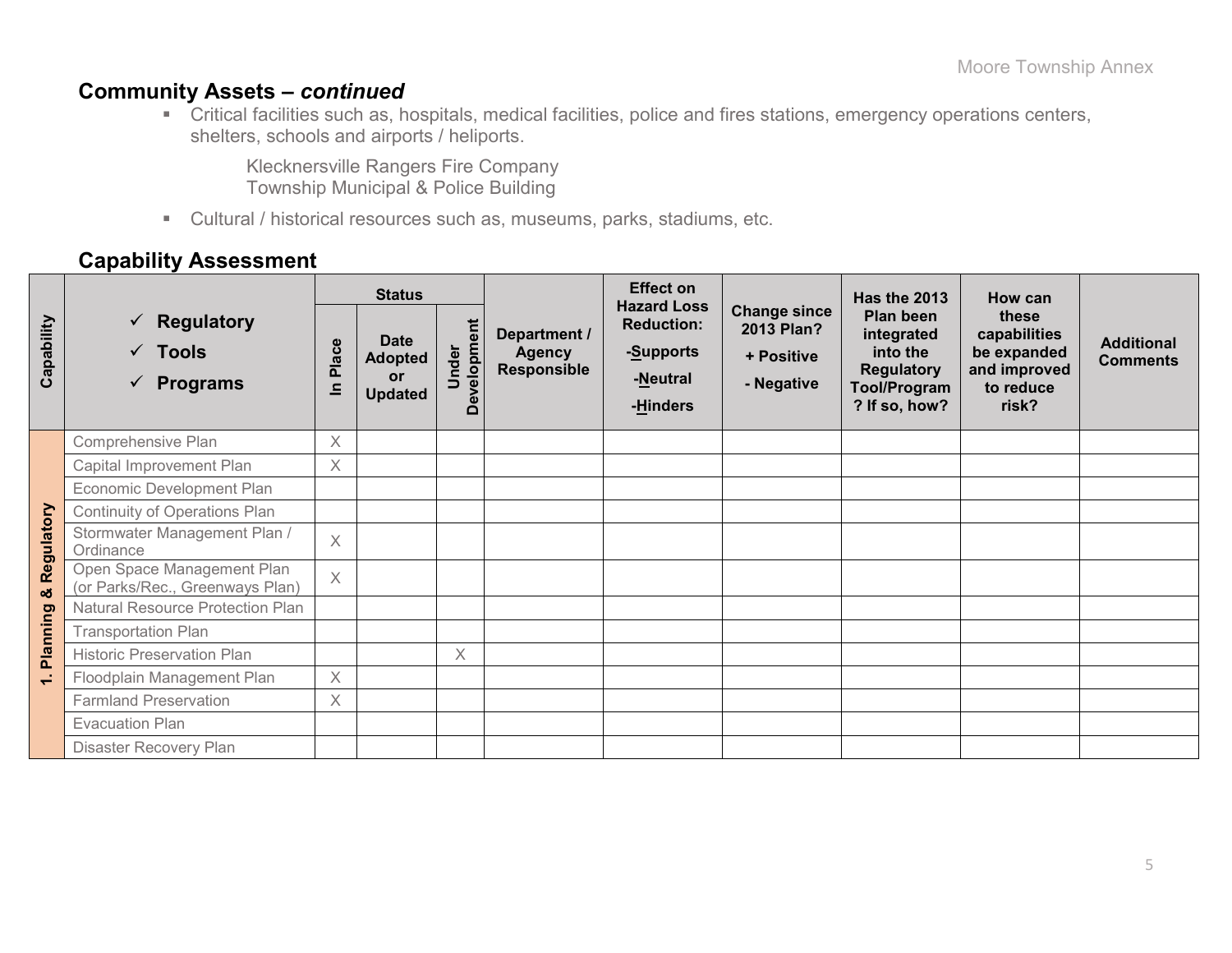# **Capability Assessment –** *continued*

|            |                                                                                  | <b>Status</b>                     |                                                       |                      |                                                     | <b>Effect on</b>                                                             |                                                               | <b>Has the 2013</b>                                                                                     | How can                                                                    |                                      |
|------------|----------------------------------------------------------------------------------|-----------------------------------|-------------------------------------------------------|----------------------|-----------------------------------------------------|------------------------------------------------------------------------------|---------------------------------------------------------------|---------------------------------------------------------------------------------------------------------|----------------------------------------------------------------------------|--------------------------------------|
| Capability | $\checkmark$ Regulatory<br>$\checkmark$ Tools<br><b>Programs</b><br>$\checkmark$ | ace<br>$\ddot{\overline{a}}$<br>드 | <b>Date</b><br><b>Adopted</b><br>or<br><b>Updated</b> | Under<br>Development | Department /<br><b>Agency</b><br><b>Responsible</b> | <b>Hazard Loss</b><br><b>Reduction:</b><br>-Supports<br>-Neutral<br>-Hinders | <b>Change since</b><br>2013 Plan?<br>+ Positive<br>- Negative | <b>Plan been</b><br>integrated<br>into the<br><b>Regulatory</b><br><b>Tool/Program</b><br>? If so, how? | these<br>capabilities<br>be expanded<br>and improved<br>to reduce<br>risk? | <b>Additional</b><br><b>Comments</b> |
|            | <b>Hazard Mitigation Plan</b>                                                    | X                                 | 11/2018                                               | Χ                    |                                                     |                                                                              |                                                               | N/A                                                                                                     |                                                                            |                                      |
|            | <b>Emergency Operations Plan</b>                                                 | $\times$                          | 4/2020                                                |                      |                                                     |                                                                              |                                                               |                                                                                                         |                                                                            |                                      |
| Regulatory | <b>Zoning Regulations</b>                                                        | $\times$                          |                                                       |                      |                                                     |                                                                              |                                                               |                                                                                                         |                                                                            |                                      |
|            | <b>Floodplain Regulations</b>                                                    | $\times$                          |                                                       |                      |                                                     |                                                                              |                                                               |                                                                                                         |                                                                            |                                      |
| ಯ          | <b>NFIP Participation</b>                                                        |                                   |                                                       |                      |                                                     |                                                                              |                                                               |                                                                                                         |                                                                            |                                      |
|            | <b>Building Code</b>                                                             |                                   |                                                       |                      |                                                     |                                                                              |                                                               |                                                                                                         |                                                                            |                                      |
| Planning   | Fire Code                                                                        |                                   |                                                       |                      |                                                     |                                                                              |                                                               |                                                                                                         |                                                                            |                                      |
|            | Other                                                                            |                                   |                                                       |                      |                                                     |                                                                              |                                                               |                                                                                                         |                                                                            |                                      |

| Capability     | <b>Staff</b><br>✓<br><b>Personnel</b><br>$\checkmark$<br><b>Resources</b><br>$\checkmark$                                        | <b>Yes</b> | <b>No</b> | Department /<br><b>Agency</b> | <b>Change since</b><br>2013 Plan?<br>+ Positive<br>- Negative | How can these<br>capabilities be<br>expanded and<br>improved to<br>reduce risk? | <b>Additional</b><br><b>Comments</b> |
|----------------|----------------------------------------------------------------------------------------------------------------------------------|------------|-----------|-------------------------------|---------------------------------------------------------------|---------------------------------------------------------------------------------|--------------------------------------|
|                | Planners (with land use / land development knowledge)                                                                            | X          |           | Planning<br>Commission        |                                                               |                                                                                 |                                      |
|                | Planners or engineers (with natural and / or human-caused hazards knowledge)                                                     | X          |           |                               |                                                               |                                                                                 |                                      |
| Technology     | Engineers or professionals trained in building and / or infrastructure<br>construction practices (including building inspectors) | X          |           |                               |                                                               |                                                                                 |                                      |
| ೲ              | <b>Emergency Manager</b>                                                                                                         | X          |           |                               |                                                               |                                                                                 |                                      |
|                | Floodplain administrator / manager                                                                                               | $\times$   |           |                               |                                                               |                                                                                 |                                      |
|                | Land surveyors                                                                                                                   | X          |           |                               |                                                               |                                                                                 |                                      |
|                | Staff familiar with the hazards of the community                                                                                 | X          |           |                               |                                                               |                                                                                 |                                      |
| Administrative | Personnel skilled in Geographical Information Systems (GIS) and / or FEMA's<br><b>HAZUS</b> program                              | X          |           |                               |                                                               |                                                                                 |                                      |
| $\mathbf{N}$   | Grant writers or fiscal staff to handle large / complex grants                                                                   |            |           |                               |                                                               |                                                                                 |                                      |
|                | Other                                                                                                                            |            |           |                               |                                                               |                                                                                 |                                      |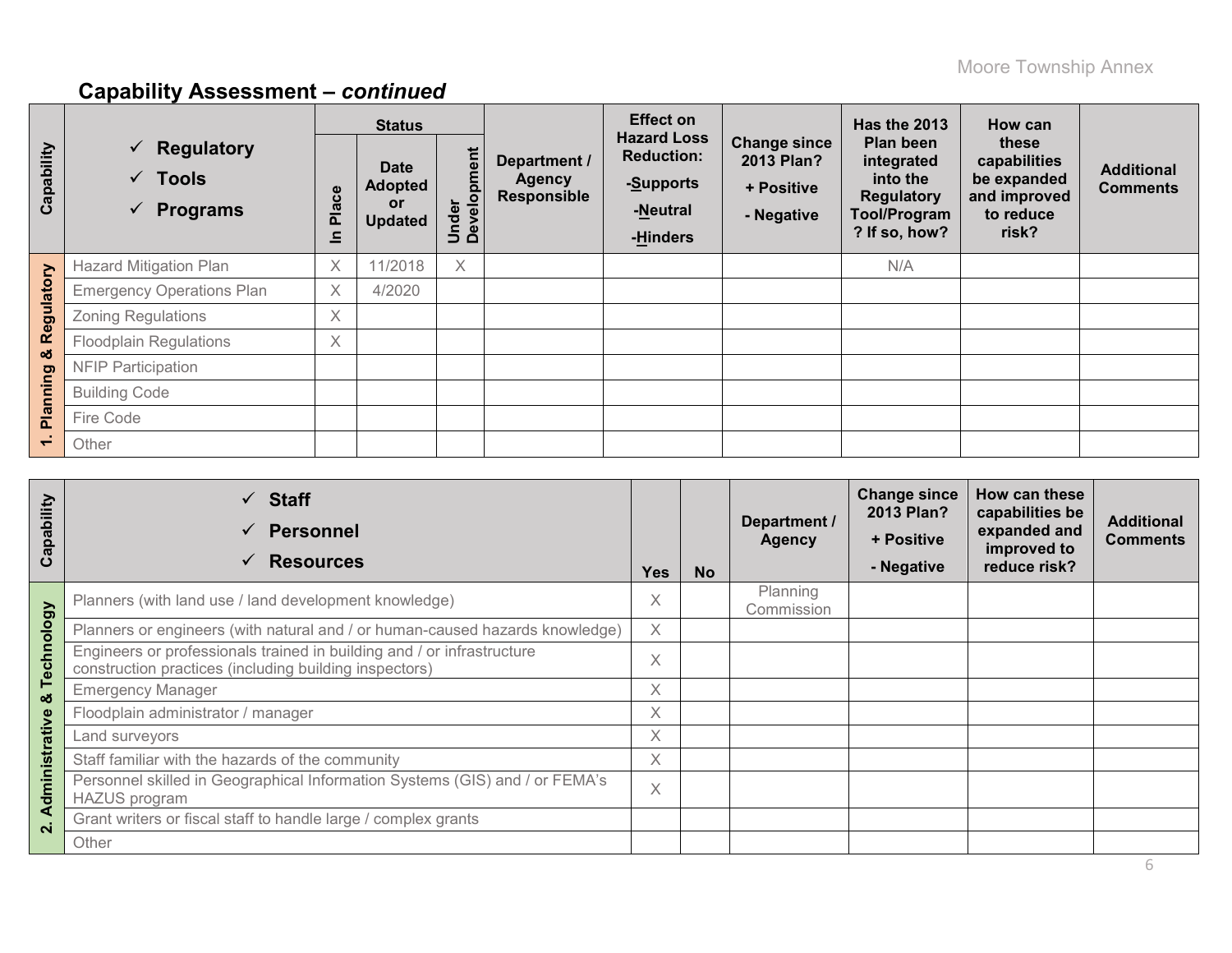# **Capability Assessment –** *continued*

| Capability |                                                         | <b>Yes</b> | <b>No</b> | Department /<br><b>Agency</b> | <b>Change since</b><br>2013 Plan?<br>+ Positive<br>- Negative | How can these<br>capabilities be<br>expanded and<br>improved to<br>reduce risk? | <b>Additional</b><br><b>Comments</b> |
|------------|---------------------------------------------------------|------------|-----------|-------------------------------|---------------------------------------------------------------|---------------------------------------------------------------------------------|--------------------------------------|
|            | Capital improvement programming                         |            |           |                               |                                                               |                                                                                 |                                      |
| 8g         | <b>Community Development Block Grants (CDBG)</b>        |            |           |                               |                                                               |                                                                                 |                                      |
| ပ<br>ã     | Special purposes taxes                                  |            |           |                               |                                                               |                                                                                 |                                      |
| $\circ$    | Gas / Electricity utility fees                          |            |           |                               |                                                               |                                                                                 |                                      |
| <b>es</b>  | Water / Sewer fees                                      |            |           |                               |                                                               |                                                                                 |                                      |
| cial       | Stormwater utility fees                                 |            |           |                               |                                                               |                                                                                 |                                      |
| e<br>ត     | Development impact fees                                 |            |           |                               |                                                               |                                                                                 |                                      |
| Ein        | General obligation, revenue, and / or special tax bonds |            |           |                               |                                                               |                                                                                 |                                      |
| က          | Partnering arrangements or intergovernmental agreements |            |           |                               |                                                               |                                                                                 |                                      |
|            | Other                                                   |            |           |                               |                                                               |                                                                                 |                                      |

| Capability                      | Program<br>$\checkmark$<br>Organization                                                                                                                           | <b>Yes</b> | <b>No</b> | Department /<br><b>Agency</b> | <b>Change since</b><br>2013 Plan?<br>+ Positive<br>- Negative | How can these<br>capabilities be<br>expanded and<br>improved to<br>reduce risk? | <b>Additional</b><br><b>Comments</b> |
|---------------------------------|-------------------------------------------------------------------------------------------------------------------------------------------------------------------|------------|-----------|-------------------------------|---------------------------------------------------------------|---------------------------------------------------------------------------------|--------------------------------------|
|                                 | <b>Firewise Communities Certification</b>                                                                                                                         |            |           |                               |                                                               |                                                                                 |                                      |
|                                 | <b>StormReady Certification</b>                                                                                                                                   |            |           |                               |                                                               |                                                                                 |                                      |
|                                 | Natural disaster or safety-related school programs                                                                                                                |            |           |                               |                                                               |                                                                                 |                                      |
| Outreach<br>ಯ<br>Education<br>₹ | Ongoing public education or information programs such as,<br>responsible water use, fire safety, household preparedness, and<br>environmental education.          |            |           |                               |                                                               |                                                                                 |                                      |
|                                 | Public-private partnership initiatives addressing disaster related<br>issues.                                                                                     |            |           |                               |                                                               |                                                                                 |                                      |
|                                 | Local citizen groups or non-profit organizations focused on<br>environmental protection, emergency preparedness, access and<br>functional needs populations, etc. |            |           |                               |                                                               |                                                                                 |                                      |
|                                 | Other                                                                                                                                                             |            |           |                               |                                                               |                                                                                 |                                      |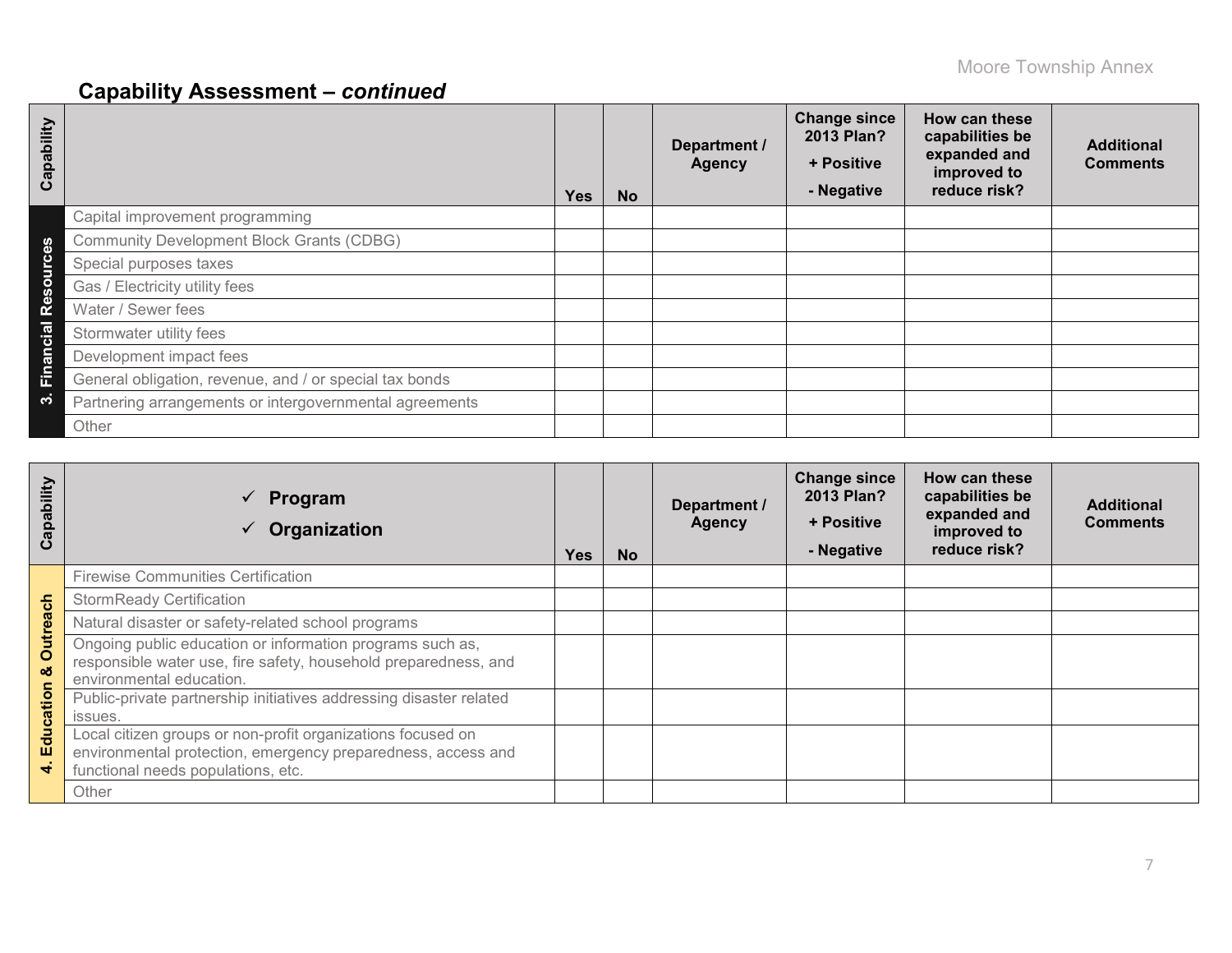## **Capability Assessment –** *continued*

| bility       |                               | <b>Degree of Capability</b> |                 |      | <b>Change since the 2013 Hazard</b><br><b>Mitigation Plan?</b> | <b>Additional Comments</b> |
|--------------|-------------------------------|-----------------------------|-----------------|------|----------------------------------------------------------------|----------------------------|
| Capat        |                               | Limited                     | <b>Moderate</b> | High | If so, how?                                                    |                            |
|              | Planning and Regulatory       |                             |                 |      |                                                                |                            |
| ment<br>Self | Administrative and Technical  |                             |                 |      |                                                                |                            |
| 5. Selt<br>m | Financial                     |                             |                 |      |                                                                |                            |
| ∢            | <b>Education and Outreach</b> |                             |                 |      |                                                                |                            |

## **Known or Anticipated Future Development / Redevelopment**

| Development /<br><b>Property Name</b> | <b>Type of Development</b> | Number of Structures | <b>Location</b> | <b>Known Hazard Zone</b> | <b>Description / Status</b> |
|---------------------------------------|----------------------------|----------------------|-----------------|--------------------------|-----------------------------|
| None identified at this time.         |                            |                      |                 |                          |                             |

## **Natural & Non-Natural Event History Specific to Moore Township**

| <b>Type of Event and Date(s)</b>        | <b>FEMA Disaster #</b><br>(if applicable) | Local Damage(s) or Loss(es)                                                |  |  |  |  |
|-----------------------------------------|-------------------------------------------|----------------------------------------------------------------------------|--|--|--|--|
| Pennsylvania COVID-19 Pandemic - 1/2020 | DR-4506-PA                                | Emergency Protective measures to combat COVID-19 Pandemic.                 |  |  |  |  |
| <b>Remnants of Hurricane Ida</b>        | DR-4618-PA                                | Assistance to eligible individuals and families affected by this disaster. |  |  |  |  |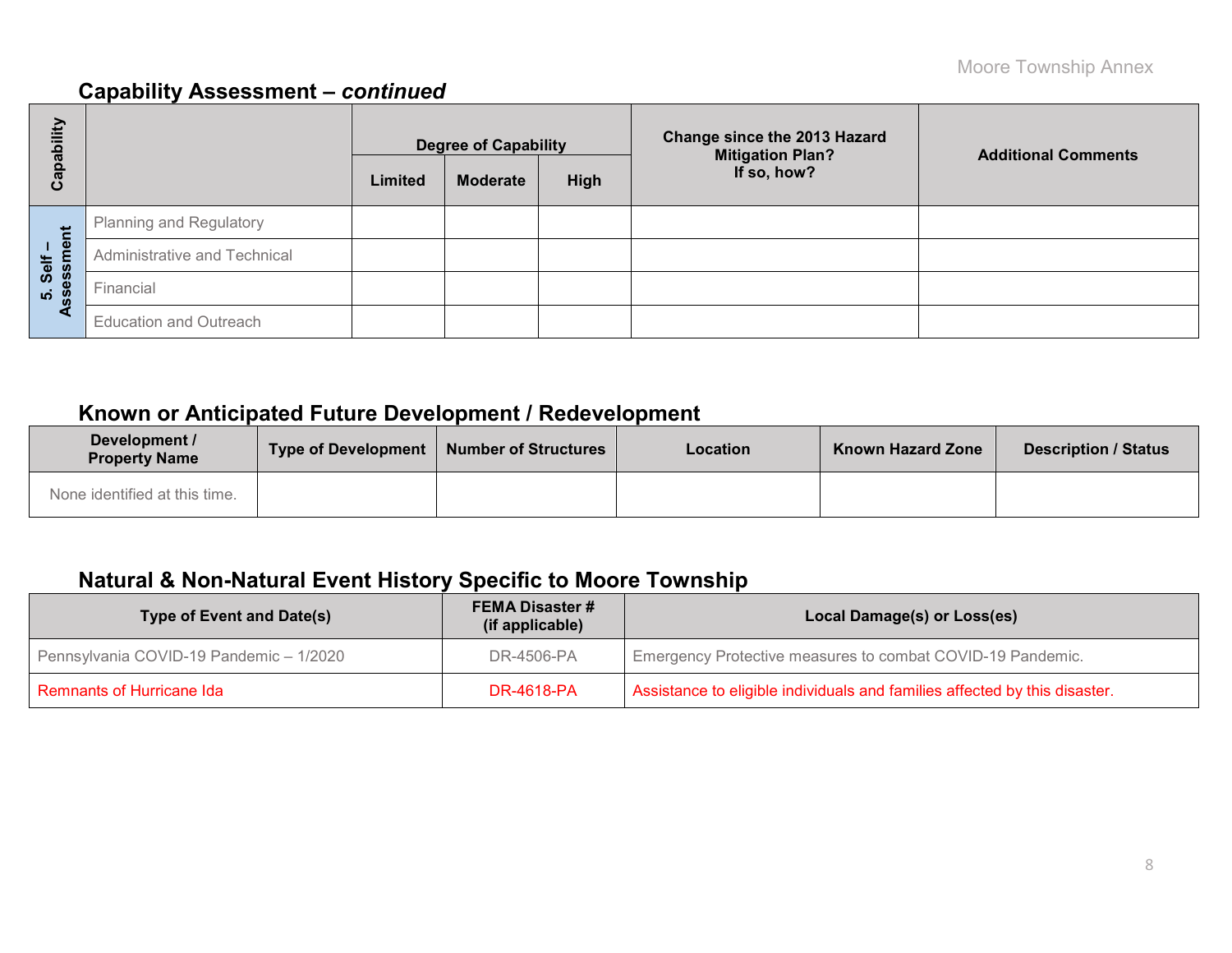# **2013 Municipal Action Plan Status**

|                         |                                                                                                                                                                                                                                                                                                                                                                                                                                                                                                               |                                                    |                           | <b>Status</b>                  |           |                                       |                            |
|-------------------------|---------------------------------------------------------------------------------------------------------------------------------------------------------------------------------------------------------------------------------------------------------------------------------------------------------------------------------------------------------------------------------------------------------------------------------------------------------------------------------------------------------------|----------------------------------------------------|---------------------------|--------------------------------|-----------|---------------------------------------|----------------------------|
|                         | <b>Existing Mitigation Action</b><br>(from 2013 Hazard Mitigation Plan)                                                                                                                                                                                                                                                                                                                                                                                                                                       | <b>S</b><br>Progres<br>No Progre<br><u>Unknown</u> | Progres<br>$\blacksquare$ | ontinuous<br>$\mathbf{\Omega}$ | Completed | <b>ag</b><br>ontinu<br>$\bar{q}$<br>ö | <b>Additional Comments</b> |
|                         | Replace undersized stormwater culverts - locations to be provided.                                                                                                                                                                                                                                                                                                                                                                                                                                            | X                                                  |                           |                                |           |                                       |                            |
| $\overline{2}$          | Retrofit structures located in hazard-prone areas to protect structures from future damage,<br>with repetitive loss and severe repetitive loss properties as priority.<br>Phase 1: Identify appropriate candidates for retrofitting based on cost-effectiveness versus<br>relocation.<br>Phase 2: Where retrofitting is determined to be a viable option, work with property owners<br>toward implementation of that action based on available funding from FEMA and local match<br>availability.             | X                                                  |                           |                                |           |                                       |                            |
| 3                       | Purchase, or relocate structures located in hazard- prone areas to protect structures from<br>future damage, with repetitive loss and severe repetitive loss properties as priority.<br>Phase 1: Identify appropriate candidates for relocation based on cost-effectiveness versus<br>retrofitting.<br>Phase 2: Where relocation is determined to be a viable option, work with property owners<br>toward implementation of that action based on available funding from FEMA and local match<br>availability. | X                                                  |                           |                                |           |                                       |                            |
| $\overline{\mathbf{4}}$ | Maintain compliance with and good-standing in the NFIP including adoption and enforcement<br>of floodplain management requirements (e.g. regulating all new and substantially improved<br>construction in Special Hazard Flood Areas), floodplain identification and mapping, and flood<br>insurance outreach to the community.<br>Further, continue to meet and/or exceed the minimum NFIP standards and criteria through<br>the following NFIP- related continued compliance actions identified below.      | $\times$                                           |                           |                                |           |                                       |                            |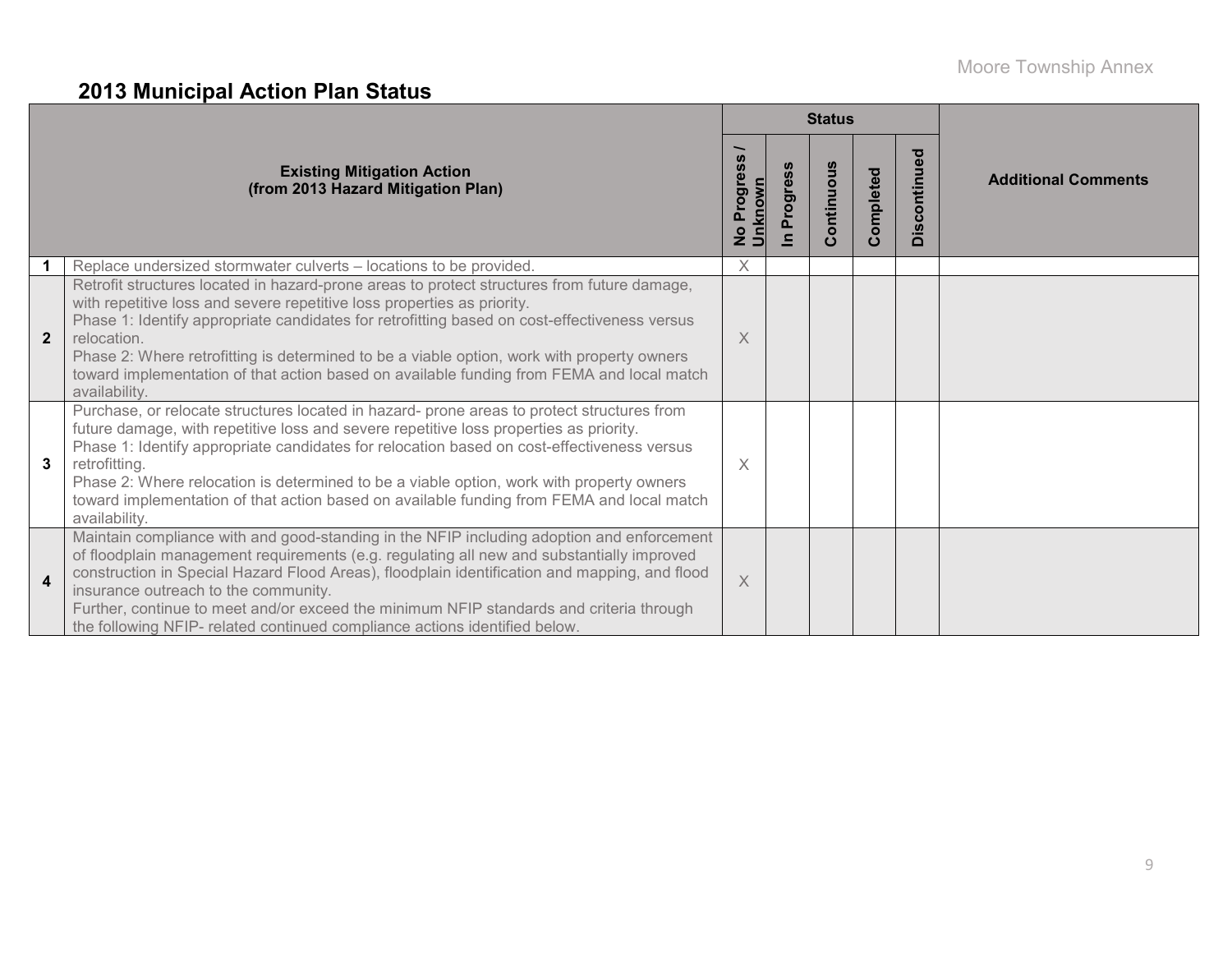# **2013 Municipal Action Plan Status –** *continued*

|                |                                                                                                                                                                                                                                                                                                                                                                                                                                                                                                                                                                                                                                                                                                                                                                                                                                                                                                                                                                                                                                                    |                                     |                          | <b>Status</b> |           |              |                            |
|----------------|----------------------------------------------------------------------------------------------------------------------------------------------------------------------------------------------------------------------------------------------------------------------------------------------------------------------------------------------------------------------------------------------------------------------------------------------------------------------------------------------------------------------------------------------------------------------------------------------------------------------------------------------------------------------------------------------------------------------------------------------------------------------------------------------------------------------------------------------------------------------------------------------------------------------------------------------------------------------------------------------------------------------------------------------------|-------------------------------------|--------------------------|---------------|-----------|--------------|----------------------------|
|                | <b>Existing Mitigation Action</b><br>(from 2013 Hazard Mitigation Plan)                                                                                                                                                                                                                                                                                                                                                                                                                                                                                                                                                                                                                                                                                                                                                                                                                                                                                                                                                                            | Progress<br>nknown<br>$\frac{1}{2}$ | Progress<br>$\mathbf{a}$ | Continuous    | Completed | Discontinued | <b>Additional Comments</b> |
| 5              | Conduct and facilitate community and public education and outreach for residents and<br>businesses to include, but not be limited to, the following to promote and effect natural<br>hazard risk reduction:<br>- Provide and maintain links to the HMP website, and regularly post notices on the<br>County/municipal homepage(s) referencing the HMP webpages.<br>- Prepare and distribute informational letters to flood vulnerable property owners and<br>neighborhood associations, explaining the availability of mitigation grant funding to mitigate<br>their properties, and instructing them on how they can learn more and implement<br>mitigation.<br>- Use email notification systems and newsletters to better educate the public on flood<br>insurance, the availability of mitigation grant funding, and personal natural hazard risk<br>reduction measures.<br>- Work with neighborhood associations, civic and business groups to disseminate<br>information on flood insurance and the availability of mitigation grant funding. | $\times$                            |                          |               |           |              |                            |
| 6              | Begin the process to adopt higher regulatory standards to manage flood risk (i.e. increased<br>freeboard, cumulative substantial damage/improvements) and sinkhole risk (e.g. carbonate<br>bedrock standards).                                                                                                                                                                                                                                                                                                                                                                                                                                                                                                                                                                                                                                                                                                                                                                                                                                     | $\times$                            |                          |               |           |              |                            |
| $\overline{7}$ | Determine if a Community Assistance Visit (CAV) or Community Assistance Contact (CAC)<br>is needed, and schedule if needed.                                                                                                                                                                                                                                                                                                                                                                                                                                                                                                                                                                                                                                                                                                                                                                                                                                                                                                                        | $\times$                            |                          |               |           |              |                            |
| 8              | Have designated NFIP Floodplain Administrator (FPA) become a Certified Floodplain<br>Manager through the ASFPM, and pursue relevant continuing education training such as<br><b>FEMA Benefit Cost Analysis.</b>                                                                                                                                                                                                                                                                                                                                                                                                                                                                                                                                                                                                                                                                                                                                                                                                                                    | $\times$                            |                          |               |           |              |                            |
| 9              | Participate in the Community Rating System (CRS) to further manage flood risk and<br>reduce flood insurance premiums for NFIP policyholders. This shall start with the<br>submission to FEMA-DHS of a Letter of Intent to join CRS, followed by the completion and<br>submission of an application to the program once the community's current compliance with<br>the NFIP is established                                                                                                                                                                                                                                                                                                                                                                                                                                                                                                                                                                                                                                                          | $\times$                            |                          |               |           |              |                            |
| 10             | Archive elevation certificates                                                                                                                                                                                                                                                                                                                                                                                                                                                                                                                                                                                                                                                                                                                                                                                                                                                                                                                                                                                                                     | $\mathsf X$                         |                          |               |           |              |                            |
| 11             | Continue to support the implementation, monitoring,<br>maintenance, and updating of this Plan, as defined in Section 7.0                                                                                                                                                                                                                                                                                                                                                                                                                                                                                                                                                                                                                                                                                                                                                                                                                                                                                                                           | $\times$                            |                          |               |           |              |                            |
| 12             | Complete the ongoing updates of the Comprehensive Emergency Management Plans                                                                                                                                                                                                                                                                                                                                                                                                                                                                                                                                                                                                                                                                                                                                                                                                                                                                                                                                                                       | X                                   |                          |               |           |              |                            |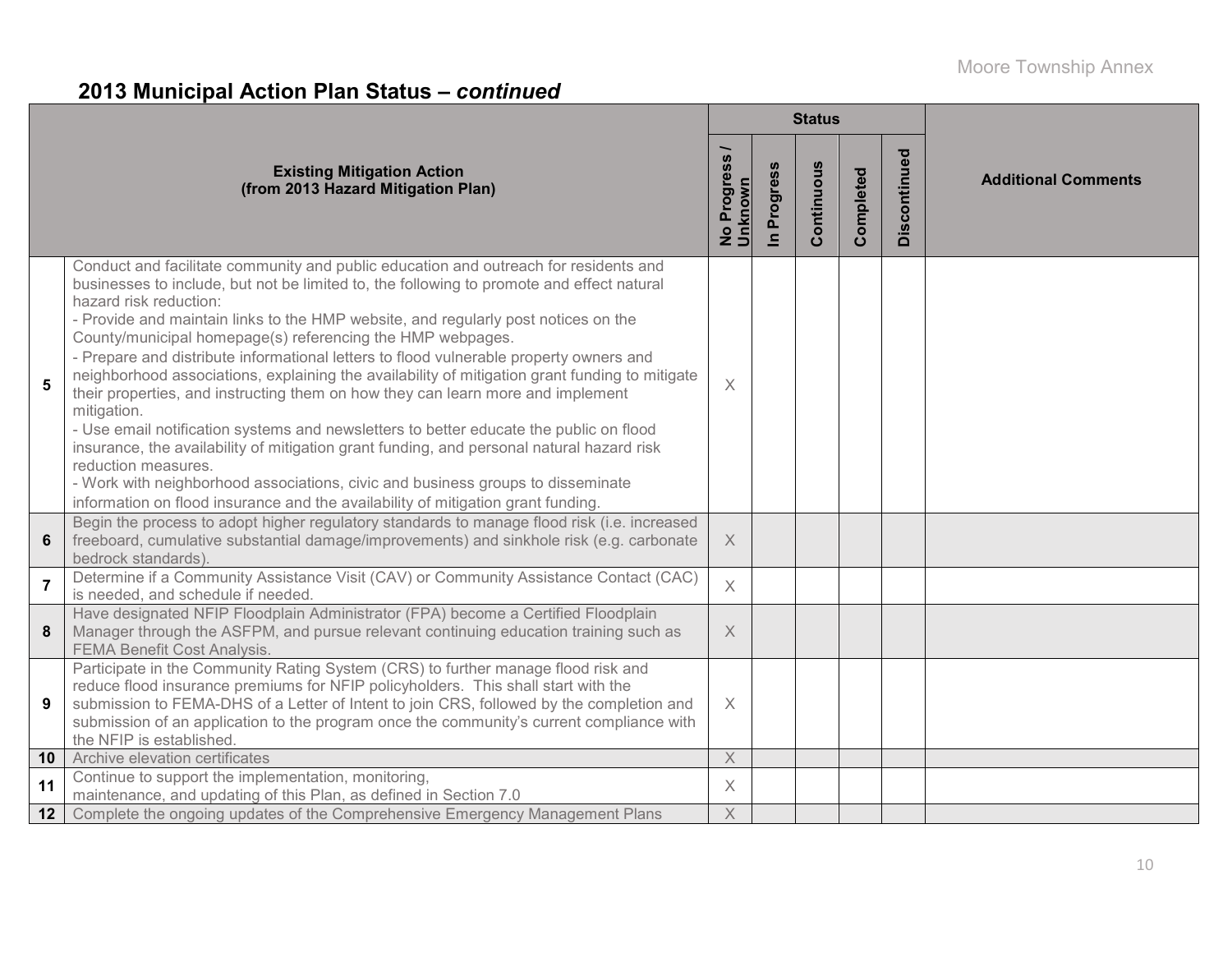### **2013 Municipal Action Plan Status –** *continued*

|    |                                                                                                                                                                                                                                                                                         |   |  |         | <b>Status</b> |                                     |                            |
|----|-----------------------------------------------------------------------------------------------------------------------------------------------------------------------------------------------------------------------------------------------------------------------------------------|---|--|---------|---------------|-------------------------------------|----------------------------|
|    | <b>Existing Mitigation Action</b><br>(from 2013 Hazard Mitigation Plan)                                                                                                                                                                                                                 | ō |  | ontinuo | omplete       | ъ<br>ğ<br>ē<br>Ē<br>$\circ$<br>Disc | <b>Additional Comments</b> |
| 13 | Create/enhance/ maintain mutual aid agreements with neighboring communities for<br>continuity of operations.                                                                                                                                                                            | X |  |         |               |                                     |                            |
| 14 | Identify and develop agreements with entities that can provide support with FEMA/PEMA<br>paperwork after disasters; qualified damage assessment personnel - Improve post-<br>disaster capabilities - damage assessment; FEMA/PEMA paperwork compilation,<br>submissions, record-keeping | X |  |         |               |                                     |                            |
| 15 | Work with regional agencies (i.e. County and PEMA) to help develop damage assessment<br>capabilities at the local level through such things as training programs, certification of<br>qualified individuals (e.g. code officials, floodplain managers, engineers).                      | X |  |         |               |                                     |                            |

#### **Notes:**

**1.** Actions not carried through to the 2018 Action Plan are so noted.

**2.** To maintain National Flood Insurance Program (NFIP) compliance, actions related to the NFIP were carried through to the 2018 Action Plan even if identified by the municipality as completed.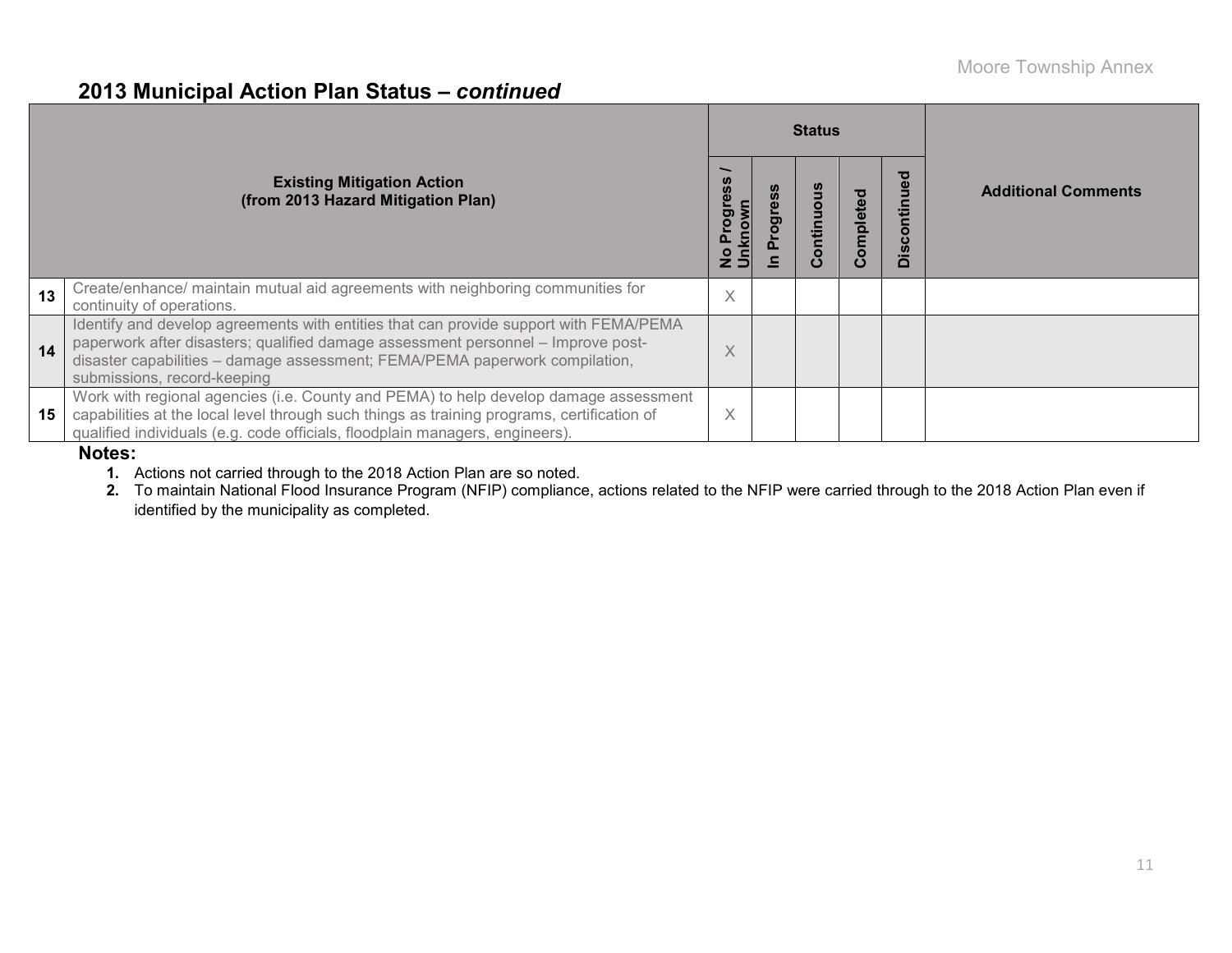# **2018 Mitigation Action Plan**

|                | <b>Mitigation Action</b>                                                                                                                                                                                                                                                                                                                                                                                                                                                                                                           | <b>Mitigation</b><br><b>Technique</b><br>Category | Hazard(s)<br><b>Addressed</b>                                      | <b>Priority</b><br>(H/M/L) | <b>Estimated</b><br>Cost | <b>Potential</b><br><b>Funding</b>                                                                                | <b>Lead Agency</b><br>/ Department                                                                                           | Implementation<br><b>Schedule</b>      | <b>Applies to</b><br>New and / or<br><b>Existing</b><br><b>Structures</b> |
|----------------|------------------------------------------------------------------------------------------------------------------------------------------------------------------------------------------------------------------------------------------------------------------------------------------------------------------------------------------------------------------------------------------------------------------------------------------------------------------------------------------------------------------------------------|---------------------------------------------------|--------------------------------------------------------------------|----------------------------|--------------------------|-------------------------------------------------------------------------------------------------------------------|------------------------------------------------------------------------------------------------------------------------------|----------------------------------------|---------------------------------------------------------------------------|
| $\mathbf{1}$   | Replace undersized stormwater<br>culverts - locations to be provided.                                                                                                                                                                                                                                                                                                                                                                                                                                                              | Structure &<br>Infrastructure                     | Flood                                                              | High                       | High                     | Local<br>budgets;<br><b>FEMA</b><br>mitigation<br>grants as<br>applicable                                         | Township<br>Engineering<br>and Public<br>Works                                                                               | Long-term<br>(depending on<br>funding) | Existing                                                                  |
| $\overline{2}$ | Retrofit structures located in hazard-<br>prone areas to protect structures from<br>future damage, with repetitive loss<br>and severe repetitive loss properties<br>as priority.<br>Phase 1: Identify appropriate<br>candidates for retrofitting based on<br>cost-effectiveness versus relocation.<br>Phase 2: Where retrofitting is<br>determined to be a viable option,<br>work with property owners toward<br>implementation of that action based<br>on available funding from FEMA and<br>local match availability.            | Structure &<br>Infrastructure                     | Flood,<br>Windstorm/<br>Tornado,<br>Winter<br>Storm,<br>Earthquake | Medium-<br><b>High</b>     | <b>High</b>              | <b>FEMA</b><br>Mitigation<br>Grant<br>Programs<br>and local<br>budget (or<br>property<br>owner) for<br>cost share | Municipality<br>(via Municipal<br>Engineer/NFIP<br>Floodplain<br>Administrator)<br>with support<br>from PEMA,<br><b>FEMA</b> | Long-term<br>(depending on<br>funding) | Existing                                                                  |
| $\mathbf{3}$   | Purchase, or relocate structures<br>located in hazard- prone areas to<br>protect structures from future<br>damage, with repetitive loss and<br>severe repetitive loss properties as<br>priority. Phase 1: Identify appropriate<br>candidates for relocation based on<br>cost-effectiveness versus retrofitting.<br>Phase 2: Where relocation is<br>determined to be a viable option,<br>work with property owners toward<br>implementation of that action based<br>on available funding from FEMA and<br>local match availability. | Structure &<br>Infrastructure                     | Flood                                                              | Medium-<br>High            | High                     | <b>FEMA</b><br>Mitigation<br>Grant<br>Programs<br>and local<br>budget (or<br>property<br>owner) for<br>cost share | Municipality<br>(via Municipal<br>Engineer/NFIP<br>Floodplain<br>Administrator)<br>with support<br>from PEMA,<br><b>FEMA</b> | Long-term<br>(depending on<br>funding) | Existing                                                                  |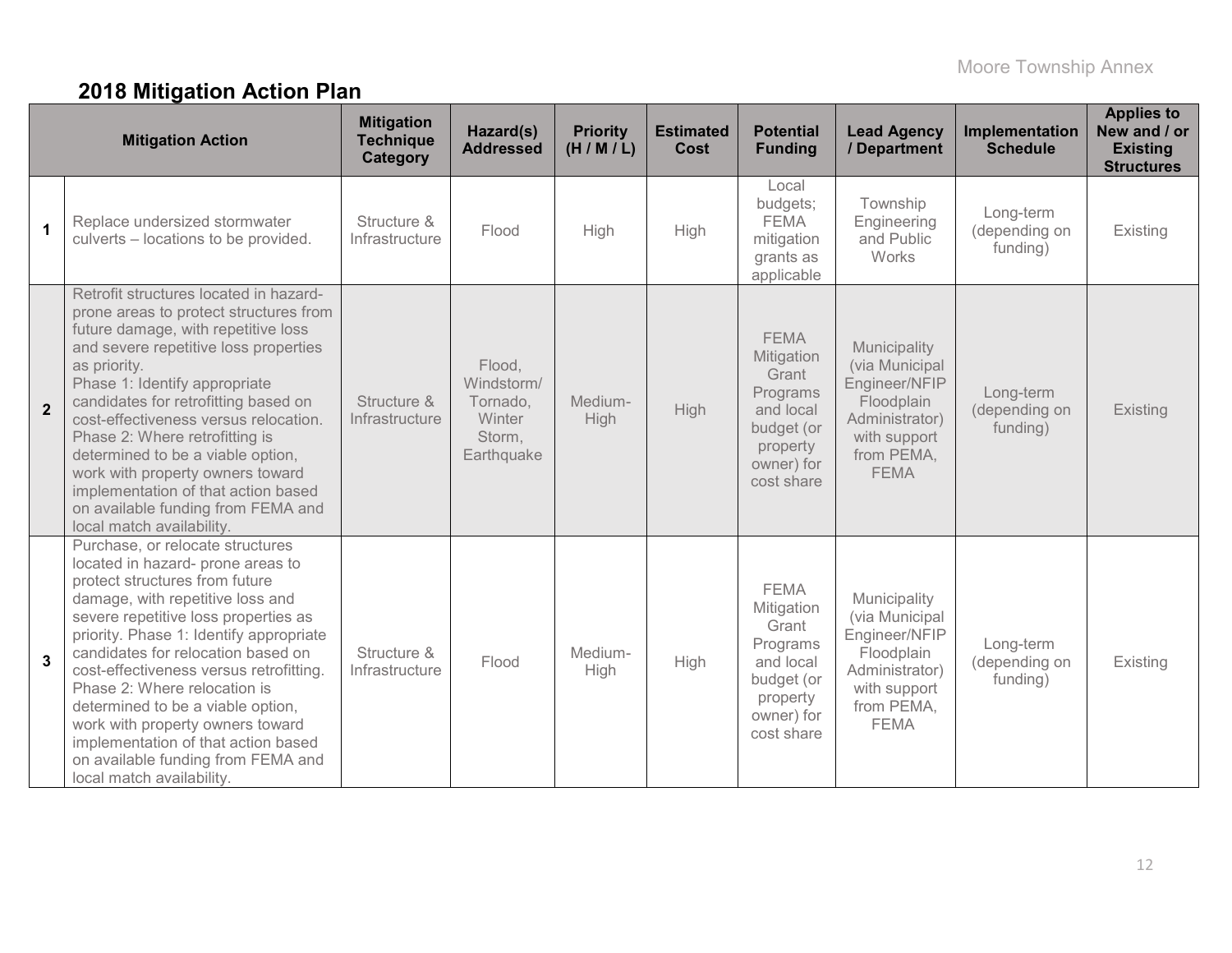|                | <b>Mitigation Action</b>                                                                                                                                                                                                                                                                                                                                                                                                                                                                                                             | <b>Mitigation</b><br><b>Technique</b><br>Category | Hazard(s)<br><b>Addressed</b>                              | <b>Priority</b><br>(H/M/L) | <b>Estimated</b><br>Cost | <b>Potential</b><br><b>Funding</b> | <b>Lead Agency</b><br>/ Department                                                                                               | <b>Implementation</b><br><b>Schedule</b> | <b>Applies to</b><br>New and / or<br><b>Existing</b><br><b>Structures</b> |
|----------------|--------------------------------------------------------------------------------------------------------------------------------------------------------------------------------------------------------------------------------------------------------------------------------------------------------------------------------------------------------------------------------------------------------------------------------------------------------------------------------------------------------------------------------------|---------------------------------------------------|------------------------------------------------------------|----------------------------|--------------------------|------------------------------------|----------------------------------------------------------------------------------------------------------------------------------|------------------------------------------|---------------------------------------------------------------------------|
| 4 <sup>1</sup> | Maintain compliance with and good-<br>standing in the NFIP including<br>adoption and enforcement of<br>floodplain management requirements<br>(e.g. regulating all new and<br>substantially improved construction in<br>Special Hazard Flood Areas),<br>floodplain identification and mapping,<br>and flood insurance outreach to the<br>community.<br>Further, continue to meet and/or<br>exceed the minimum NFIP standards<br>and criteria through the following<br>NFIP- related continued compliance<br>actions identified below. | Local plans<br>ă<br>Regulations                   | Flood,<br>Windstorm/<br>Tornado,<br>Winter<br><b>Storm</b> | High                       | Low -<br>Medium          | Local<br><b>Budget</b>             | Municipality<br>(via Municipal<br>Engineer/NFIP<br>Floodplain<br>Administrator)<br>with support<br>from PEMA,<br><b>ISO FEMA</b> | Ongoing                                  | New &<br><b>Existing</b>                                                  |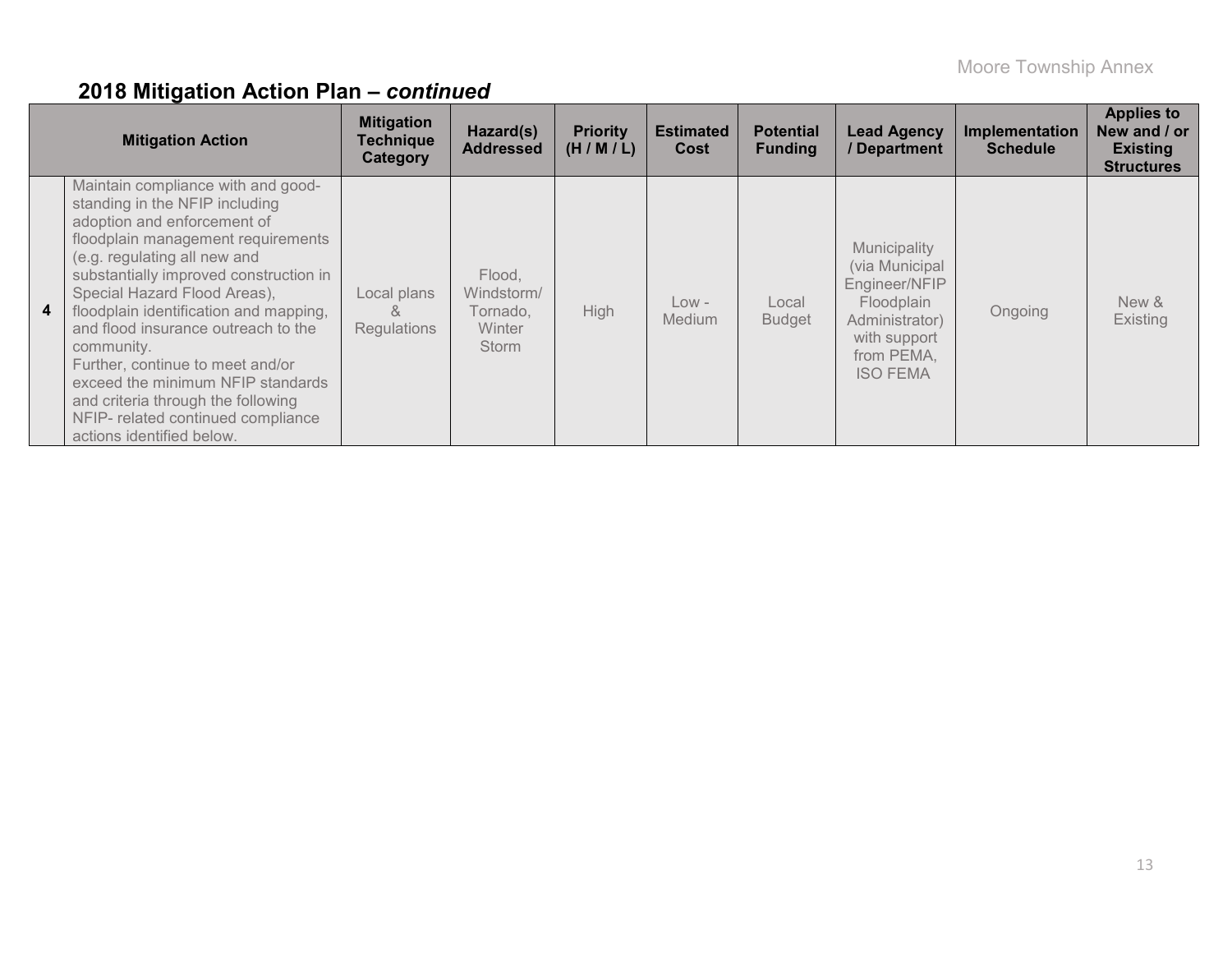| <b>Mitigation Action</b>                                                                                                                                                                                                                                                                                                                                                                                                                                                                                                                                                                                                                                                                                                                                                                                                                                                                                                                                                                                                                                                                                | <b>Mitigation</b><br><b>Technique</b><br><b>Category</b> | Hazard(s)<br><b>Addressed</b> | <b>Priority</b><br>(H/M/L) | <b>Estimated</b><br><b>Cost</b> | <b>Potential</b><br><b>Funding</b> | <b>Lead Agency</b><br>/ Department                                       | Implementation<br><b>Schedule</b> | <b>Applies to</b><br>New and / or<br><b>Existing</b><br><b>Structures</b> |
|---------------------------------------------------------------------------------------------------------------------------------------------------------------------------------------------------------------------------------------------------------------------------------------------------------------------------------------------------------------------------------------------------------------------------------------------------------------------------------------------------------------------------------------------------------------------------------------------------------------------------------------------------------------------------------------------------------------------------------------------------------------------------------------------------------------------------------------------------------------------------------------------------------------------------------------------------------------------------------------------------------------------------------------------------------------------------------------------------------|----------------------------------------------------------|-------------------------------|----------------------------|---------------------------------|------------------------------------|--------------------------------------------------------------------------|-----------------------------------|---------------------------------------------------------------------------|
| Conduct and facilitate community<br>and public education and outreach<br>for residents and businesses to<br>include, but not be limited to, the<br>following to promote and effect<br>natural hazard risk reduction:<br>- Provide and maintain links to the<br>HMP website, and regularly post<br>notices on the County/municipal<br>homepage(s) referencing the HMP<br>webpages.<br>- Prepare and distribute informational<br>letters to flood vulnerable property<br>owners and neighborhood<br>associations, explaining the<br>5<br>availability of mitigation grant funding<br>to mitigate their properties, and<br>instructing them on how they can<br>learn more and implement mitigation.<br>- Use email notification systems and<br>newsletters to better educate the<br>public on flood insurance, the<br>availability of mitigation grant funding,<br>and personal natural hazard risk<br>reduction measures.<br>- Work with neighborhood<br>associations, civic and business<br>groups to disseminate information on<br>flood insurance and the availability of<br>mitigation grant funding. | Education<br>& Awareness                                 | All Hazards                   | High                       | $Low-$<br>Medium                | Municipal<br><b>Budget</b>         | Municipality<br>with support<br>from Planning<br>Partners,<br>PEMA, FEMA | Short-term                        | N/A                                                                       |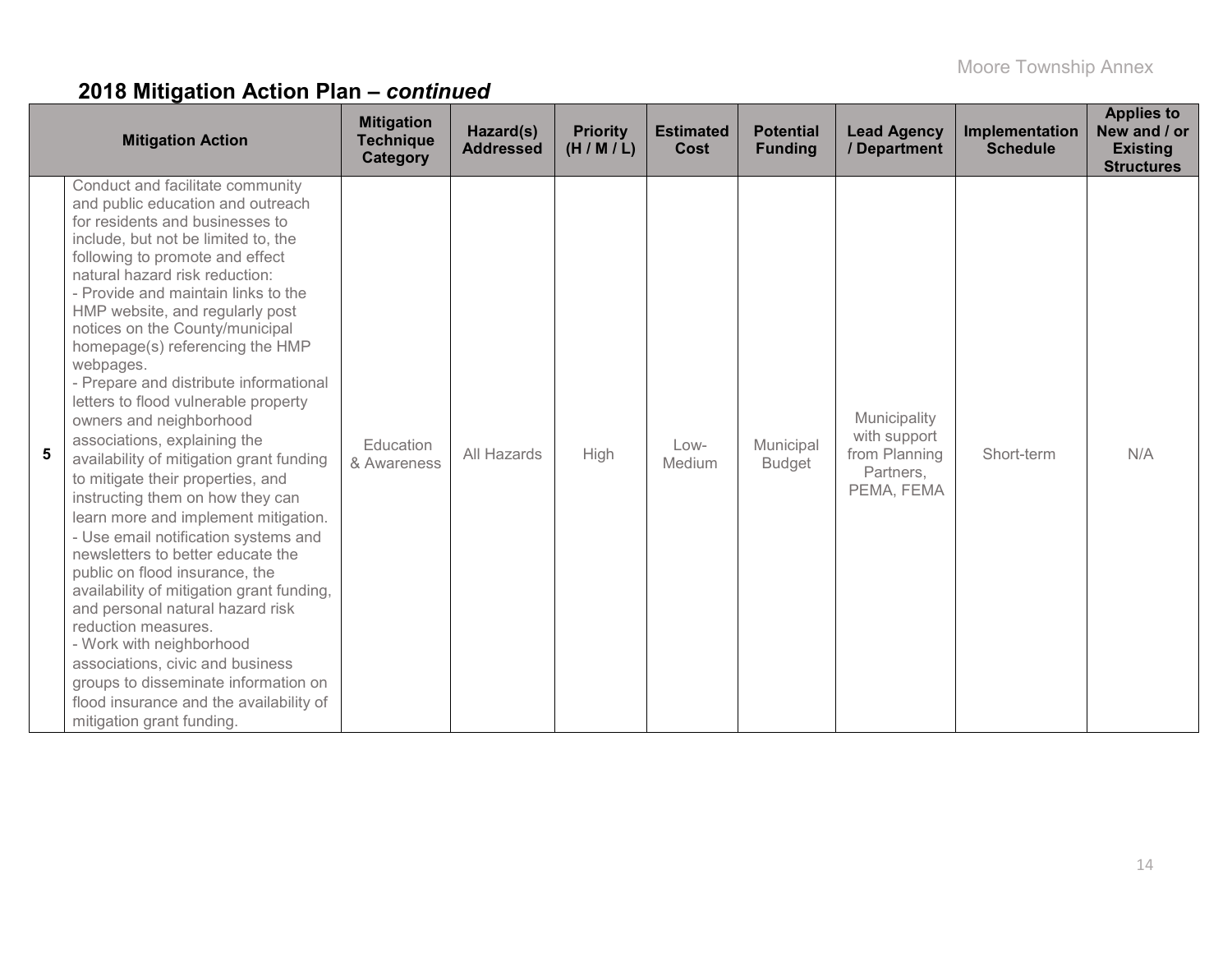|                | <b>Mitigation Action</b>                                                                                                                                                                                                                                                                                                                                                                                     | <b>Mitigation</b><br><b>Technique</b><br>Category | Hazard(s)<br><b>Addressed</b>                              | <b>Priority</b><br>(H/M/L) | <b>Estimated</b><br><b>Cost</b> | <b>Potential</b><br><b>Funding</b> | <b>Lead Agency</b><br>/ Department                                                                                           | Implementation<br><b>Schedule</b>       | <b>Applies to</b><br>New and / or<br><b>Existing</b><br><b>Structures</b> |
|----------------|--------------------------------------------------------------------------------------------------------------------------------------------------------------------------------------------------------------------------------------------------------------------------------------------------------------------------------------------------------------------------------------------------------------|---------------------------------------------------|------------------------------------------------------------|----------------------------|---------------------------------|------------------------------------|------------------------------------------------------------------------------------------------------------------------------|-----------------------------------------|---------------------------------------------------------------------------|
| 6              | Begin and/or continue the process to<br>adopt higher regulatory standards to<br>manage flood risk (i.e. increased<br>freeboard, cumulative substantial<br>damage/improvements) and sinkhole<br>risk (e.g. carbonate bedrock<br>standards).                                                                                                                                                                   | Local plans<br>$\alpha$<br>Regulations            | Flood;<br>Subsidence/<br>Sinkholes                         | High                       | Low                             | Municipal<br><b>Budget</b>         | Municipality<br>(via Municipal<br>Engineer/NFIP<br>Floodplain<br>Administrator)<br>with support<br>from PEMA,<br><b>FEMA</b> | Short-term                              | New &<br>Existing                                                         |
| $\overline{7}$ | Determine if a Community Assistance<br>Visit (CAV) or Community Assistance<br>Contact (CAC) is needed, and<br>schedule if needed.                                                                                                                                                                                                                                                                            | Local plans<br>&<br>Regulations                   | Flood,<br>Windstorm/<br>Tornado,<br>Winter<br>Storm        | Medium                     | Low                             | Municipal<br><b>Budget</b>         | <b>NFIP</b><br>Floodplain<br>Administrator<br>with support<br>from PA DEP,<br>PEMA, FEMA                                     | Short-term<br>(year 1)                  | N/A                                                                       |
| 8              | Have designated NFIP Floodplain<br>Administrator (FPA) become a<br>Certified Floodplain Manager through<br>the ASFPM and/or pursue relevant<br>continuing education training such as<br><b>FEMA Benefit-Cost Analysis.</b>                                                                                                                                                                                   | Local plans<br>&<br>Regulations                   | Flood,<br>Windstorm/<br>Tornado,<br>Winter<br>Storm        | High                       | Low                             | Municipal<br><b>Budget</b>         | <b>NFIP</b><br>Floodplain<br>Administrator                                                                                   | Short-term<br>(depending on<br>funding) | N/A                                                                       |
| 9              | Participate in the Community Rating<br>System (CRS) to further manage<br>flood risk and reduce flood insurance<br>premiums for NFIP policyholders.<br>This shall start with the submission<br>to FEMA-DHS of a Letter of Intent to<br>join CRS, followed by the completion<br>and submission of an application to<br>the program once the community's<br>current compliance with the NFIP is<br>established. | Local plans<br>x.<br>Regulations                  | Flood,<br>Windstorm/<br>Tornado,<br>Winter<br>Storm        | Medium                     | Low                             | Municipal<br><b>Budget</b>         | <b>NFIP</b><br>Floodplain<br>Administrator<br>with support<br>from PA DEP,<br>PEMA, FEMA                                     | Short-term<br>(year 1)                  | N/A                                                                       |
| 10             | Obtain and archive elevation<br>certificates for NFIP compliance.                                                                                                                                                                                                                                                                                                                                            | Local plans<br>$\alpha$<br>Regulations            | Flood,<br>Windstorm/<br>Tornado,<br><b>Winter</b><br>Storm | High                       | Low                             | Local<br><b>Budget</b>             | <b>NFIP</b><br>Floodplain<br>Administrator                                                                                   | Ongoing                                 | N/A                                                                       |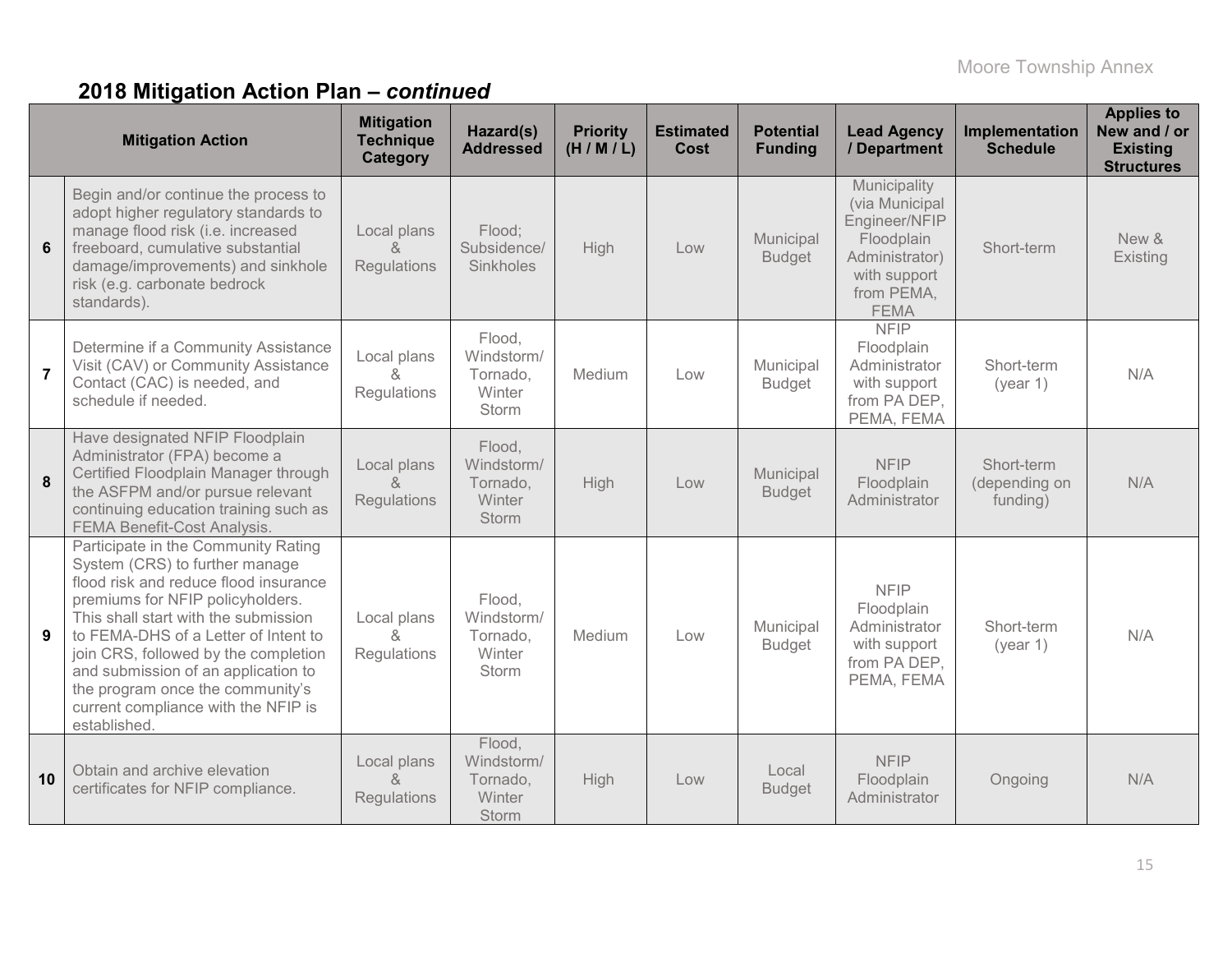|                  | <b>Mitigation Action</b>                                                                                                                                                                                                                                                          | <b>Mitigation</b><br><b>Technique</b><br>Category | Hazard(s)<br><b>Addressed</b> | <b>Priority</b><br>(H/M/L) | <b>Estimated</b><br>Cost                  | <b>Potential</b><br><b>Funding</b>                                                                    | <b>Lead Agency</b><br>/ Department                                                                                                                                        | Implementation<br><b>Schedule</b>                 | <b>Applies to</b><br>New and / or<br><b>Existing</b><br><b>Structures</b> |
|------------------|-----------------------------------------------------------------------------------------------------------------------------------------------------------------------------------------------------------------------------------------------------------------------------------|---------------------------------------------------|-------------------------------|----------------------------|-------------------------------------------|-------------------------------------------------------------------------------------------------------|---------------------------------------------------------------------------------------------------------------------------------------------------------------------------|---------------------------------------------------|---------------------------------------------------------------------------|
| 11               | Continue to support the<br>implementation, monitoring,<br>maintenance, and updating of this<br>Plan, as defined in Section 7.0                                                                                                                                                    | All<br>Categories                                 | All Hazards                   | High                       | $Low -$<br>High (for<br>5-year<br>update) | Local<br>Budget,<br>possibly<br><b>FEMA</b><br>Mitigation<br>Grant<br>Funding for<br>5-year<br>update | Municipality<br>(via mitigation<br>planning point<br>of contacts)<br>with support<br>from Planning<br>Partners<br>(through their<br>Points of<br>Contact),<br><b>PEMA</b> | Ongoing                                           | New &<br>Existing                                                         |
| 12 <sup>12</sup> | Complete the ongoing updates of the<br><b>Comprehensive Emergency</b><br><b>Management Plans</b>                                                                                                                                                                                  | Local plans<br>$\lambda$<br>Regulations           | All Hazards                   | High                       | Low                                       | Local<br><b>Budget</b>                                                                                | Municipality<br>with support<br>from PEMA                                                                                                                                 | Ongoing                                           | New &<br>Existing                                                         |
| 13               | Create/enhance/maintain mutual aid<br>agreements with neighboring<br>communities for continuity of<br>operations.                                                                                                                                                                 | All<br>Categories                                 | All Hazards                   | High                       | Low                                       | Local<br><b>Budget</b>                                                                                | Municipality<br>with support<br>from<br>Surrounding<br>municipalities<br>and County                                                                                       | Ongoing                                           | New &<br>Existing                                                         |
| 14               | Develop and maintain capabilities to<br>process FEMA/PEMA paperwork<br>after disasters; qualified damage<br>assessment personnel - Improve<br>post-disaster capabilities - damage<br>assessment; FEMA/PEMA paperwork<br>compilation, submissions, record<br>keeping.              | Education<br>& Awareness                          | All Hazards                   | Medium                     | Medium                                    | Local<br>budget                                                                                       | Municipality<br>with support<br>from County,<br>PEMA, FEMA                                                                                                                | Short-term                                        | N/A                                                                       |
| 15               | Work with regional agencies (i.e.<br>County and PEMA) to help develop<br>damage assessment capabilities at<br>the local level through such things as<br>training programs, certification of<br>qualified individuals (e.g. code<br>officials, floodplain managers,<br>engineers). | Education<br>& Awareness                          | All Hazards                   | Medium                     | Medium                                    | Local<br>budget,<br><b>FEMA</b><br><b>HMA</b><br>grant<br>programs                                    | Municipality<br>with support<br>from County,<br><b>PEMA</b>                                                                                                               | Short-,<br>long-term<br>(depending on<br>funding) | N/A                                                                       |